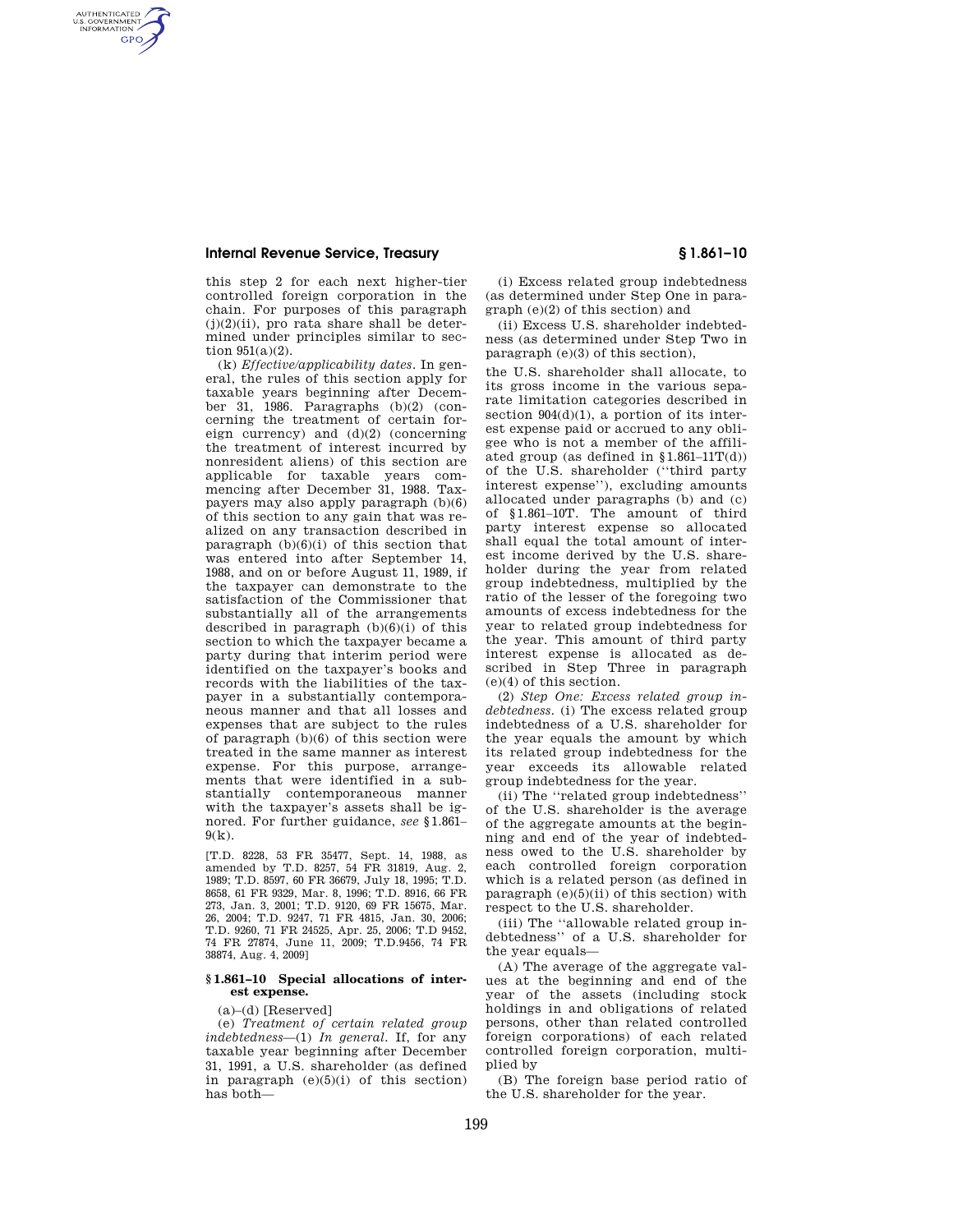(iv) The ''foreign base period ratio'' of the U.S. shareholder for the year is the average of the related group debtto-asset ratios of the U.S. shareholder for each taxable year comprising the foreign base period for the current year (each a ''base year''). For this purpose, however, the related group debt-toasset ratio of the U.S. shareholder for any base year may not exceed 110 percent of the foreign base period ratio for that base year. This limitation shall not apply with respect to any of the five taxable years chosen as initial base years by the U.S. shareholder under paragraph  $(e)(2)(v)$  of this section or with respect to any base year for which the related group debt-to-asset ratio does not exceed 0.10.

 $(v)(A)$  The foreign base period for any current taxable year (except as described in paragraphs  $(e)(2)(\overline{v})$  (B) and (C) of this section) shall consist of the five taxable years immediately preceding the current year.

(B) The U.S. shareholder may choose as foreign base periods for all of its first five taxable years for which this paragraph (e) is effective the following alternative base periods:

(*1*) For the first effective taxable year, the 1982, 1983, 1984, 1985 and 1986 taxable years;

(*2*) For the second effective taxable year, the 1983, 1984, 1985 and 1986 taxable years and the first effective taxable year;

(*3*) For the third effective taxable year, the 1984, 1985 and 1986 taxable years and the first and second effective taxable years;

(*4*) For the fourth effective taxable year, the 1985 and 1986 taxable years and the first, second and third effective taxable years; and

(*5*) For the fifth effective taxable year, the 1986 taxable year and the first, second, third and fourth effective taxable years.

(C) If, however, the U.S. shareholder does not choose, under paragraph  $(e)(10)(ii)$  of this section, to apply this paragraph (e) to one or more taxable years beginning before January 1, 1992, the U.S. shareholder may not include within any foreign base period the taxable year immediately preceding the first effective taxable year. Thus, for example, a U.S. shareholder for which

# **§ 1.861–10 26 CFR Ch. I (4–1–10 Edition)**

the first effective taxable year is the taxable year beginning on October 1, 1992, may not include the taxable year beginning on October 1, 1991, in any foreign base period. Assuming that the U.S. shareholder does not elect the alternative base periods described in paragraph  $(e)(2)(\overline{v})(B)$  of this section. the initial foreign base period for the U.S. shareholder will consist of the taxable years beginning on October 1 of 1986, 1987, 1988, 1989, and 1990. The foreign base period for the U.S. shareholder for the following taxable year, beginning on October 1, 1993, will consist of the taxable years beginning on October 1 of 1987, 1988, 1989, 1990, and 1992.

(D) If the U.S. shareholder chooses the base periods described in paragraph  $(e)(2)(y)(\overline{B})$  of this section as foreign base periods, it must make a similar election under paragraph  $(e)(3)(v)(B)$  of this section with respect to its U.S. base periods.

(vi) The ''related group debt-to-asset ratio'' of a U.S. shareholder for a year is the ratio between—

(A) The related group indebtedness of the U.S. shareholder for the year (as determined under paragraph (e)(2)(ii) of this section); and

(B) The average of the aggregate values at the beginning and end of the year of the assets (including stock holdings in and obligations of related persons, other than related controlled foreign corporations) of each related controlled foreign corporation.

(vii) Notwithstanding paragraph  $(e)(2)(i)$  of this section, a U.S. shareholder is considered to have no excess related group indebtedness for the year if—

(A) Its related group indebtedness for the year does not exceed its allowable related group indebtedness for the immediately preceding year (as determined under paragraph (e)(2)(iii) of this section); or

(B) Its related group debt-to-asset ratio (as determined under paragraph  $(e)(2)(vi)$  of this section) for the year does not exceed 0.10.

(3) *Step Two: Excess U.S. shareholder indebtedness.* (i) The excess indebtedness of a U.S. shareholder for the year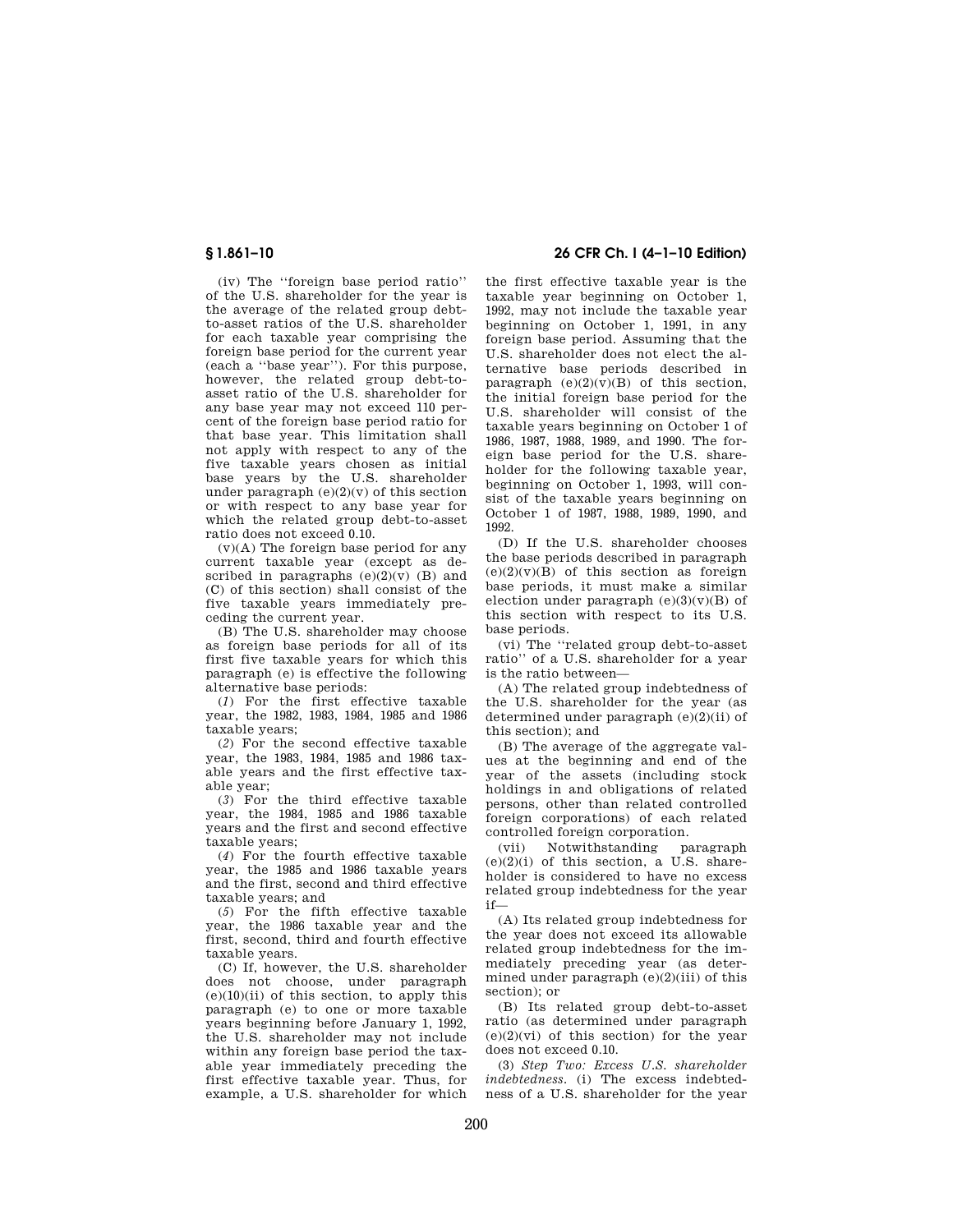equals the amount by which its unaffiliated indebtedness for the year exceeds its allowable indebtedness for the year.

(ii) The ''unaffiliated indebtedness'' of the U.S. shareholder is the average of the aggregate amounts at the beginning and end of the year of indebtedness owed by the U.S. shareholder to any obligee, other than a member of the affiliated group (as defined in  $§1.861-11T(d))$  of the U.S shareholder.

(iii) The ''allowable indebtedness'' of a U.S. shareholder for the year equals—

(A) The average of the aggregate values at the beginning and end of the year of the assets of the U.S. shareholder (including stock holdings in and obligations of related controlled foreign corporations, but excluding stock holdings in and obligations of members of the affiliated group (as defined in  $$1.861-11T(d)$  of the U.S. shareholder), reduced by the amount of the excess related group indebtedness of the U.S. shareholder for the year (as determined under Step One in paragraph (e)(2) of this section), multiplied by

(B) The U.S. base period ratio of the U.S. shareholder for the year.

(iv) The ''U.S. base period ratio'' of the U.S. shareholder for the year is the average of the debt-to-asset ratios of the U.S. shareholder for each taxable year comprising the U.S. base period for the current year (each a ''base year''). For this purpose, however, the debt-to-asset ratio of the U.S. shareholder for any base year may not exceed 110 percent of the U.S. base period ratio for that base year. This limitation shall not apply with respect to any of the five taxable years chosen as initial base years by the U.S. shareholder under paragraph  $(e)(3)(v)$  of this section or with respect to any base year for which of the debt-to-asset ratio does not exceed 0.10.

 $(v)(A)$  The U.S. base period for any current taxable year (except as described in paragraphs  $(e)(3)(\overline{v})$  (B) and (C) of this section) shall consist of the five taxable years immediately preceding the current year.

(B) The U.S. shareholder may choose as U.S. base periods for all of its first five taxable years for which this paragraph (e) is effective the following alternative base periods:

(*1*) For the first effective taxable year, the 1982, 1983, 1984, 1985 and 1986 taxable years;

(*2*) For the second effective taxable year, the 1983, 1984, 1985 and 1986 taxable years and the first effective taxable year;

(*3*) For the third effective taxable year, the 1984, 1985 and 1986 taxable years and the first and second effective taxable years;

(*4*) For the fourth effective taxable year, the 1985 and 1986 taxable years and the first, second and third effective taxable years; and

(*5*) For the fifth effective taxable year, the 1986 taxable year and the first, second, third and fourth effective taxable years.

(C) If, however, the U.S. shareholder does not choose, under paragraph  $(e)(10)(ii)$  of this section, to apply this paragraph (e) to one or more taxable years beginning before January 1, 1992, the U.S. shareholder may not include within any U.S. base period the taxable year immediately preceding the first effective taxable year. Thus, for example, a U.S. shareholder for which the first effective taxable year is the taxable year beginning on October 1, 1992, may not include the taxable year beginning on October 1, 1991, in any U.S. base period. Assuming that the U.S. shareholder does not elect the alternative base periods described in paragraph  $(e)(3)(v)(B)$  of this section, the initial U.S. base period for the U.S. shareholder will consist of the taxable years beginning on October 1, of 1986, 1987, 1988, 1989, and 1990. The U.S. base period for the U.S. shareholder for the following taxable year, beginning on October 1, 1993, will consist of the taxable years beginning on October 1, 1987, 1988, 1989, 1990, and 1992.

(D) If the U.S. shareholder chooses the base periods described in paragraph  $(e)(3)(v)(B)$  of this section as U.S. base periods, it must make a similar election under paragraph  $(e)(2)(v)(B)$  of this section with respect to its foreign base periods.

(vi) The ''debt-to-asset ratio'' of a U.S. shareholder for a year is the ratio between—

(A) The unaffiliated indebtedness of the U.S. shareholder for the year (as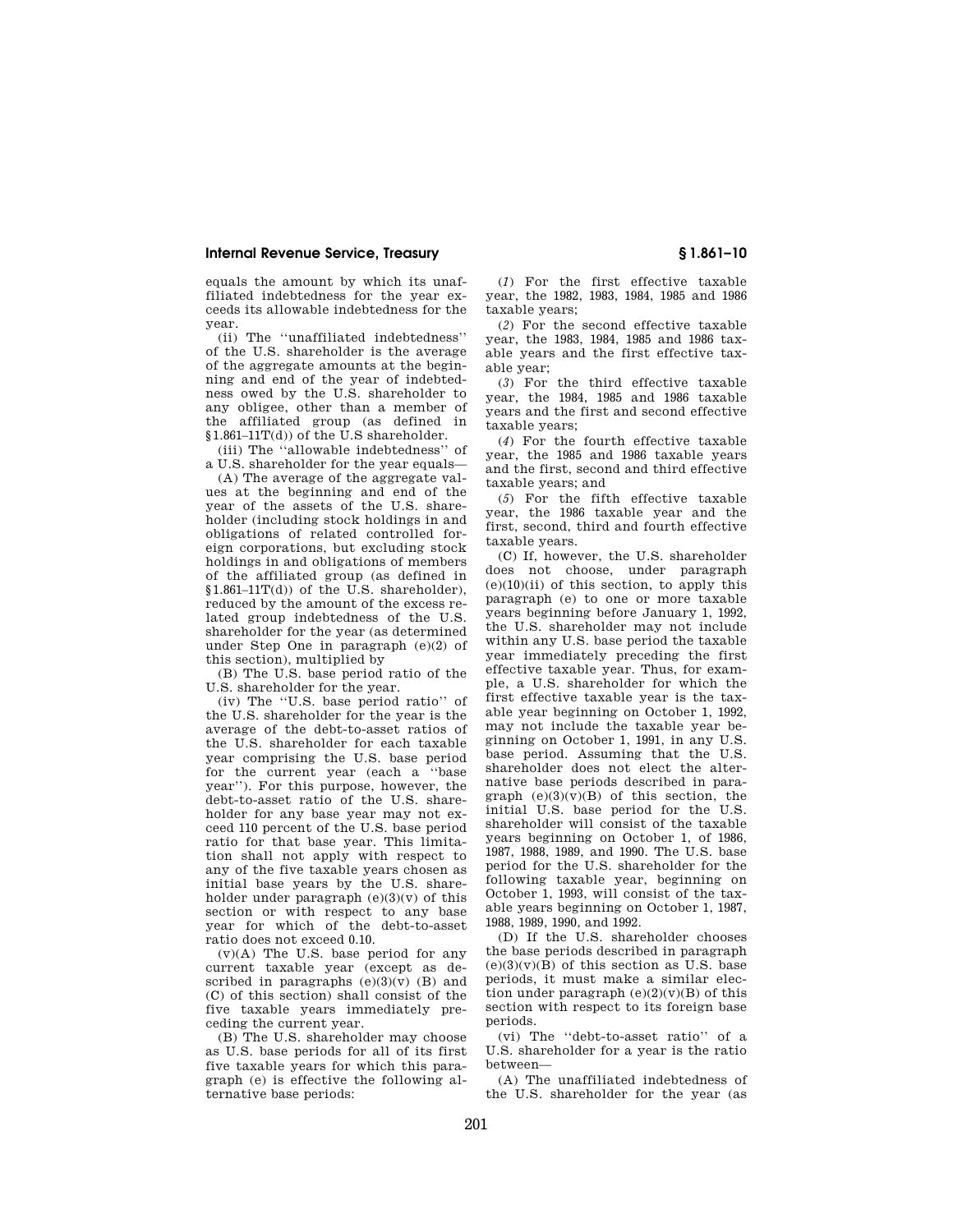determined under paragraph (e)(3)(ii) of this section); and

(B) The average of the aggregate values at the beginning and end of the year of the assets of the U.S. shareholder. For this purpose, the assets of the U.S. shareholder include stock holdings in and obligations of related controlled foreign corporations but do not include stock holdings in and obligations of members of the affiliated group (as defined in  $$1.861-11T(d)$ ).

(vii) A U.S. shareholder is considered to have no excess indebtedness for the year if its debt-to-asset ratio (as determined under paragraph  $(e)(3)(vi)$  of this section) for the year does not exceed 0.10.

(4) *Step Three: Allocation of third party interest expense.* (i) A U.S. shareholder shall allocate to its gross income in the various separate limitation categories described in section 904(d)(1) a portion of its third party interest expense incurred during the year equal in amount to the interest income derived by the U.S. shareholder during the year from allocable related group indebtedness.

(ii) The ''allocable related group indebtedness'' of a U.S. shareholder for any year is an amount of related group indebtedness equal to the lesser of—

(A) The excess related group indebtedness of the U.S. shareholder for the year (determined under Step One in paragraph (e)(2) of this section); or

(B) The excess U.S. shareholder indebtedness for the year (determined under Step Two in paragraph (e)(3) of this section).

(iii) The amount of interest income derived by a U.S. shareholder from allocable related group indebtedness during the year equals the total amount of interest income derived by the U.S. shareholder during the year with respect to related group indebtedness, multiplied by the ratio of allocable related group indebtedness for the year to the aggregate amount of related group indebtedness for the year.

(iv) The portion of third party interest expense described in paragraph  $(e)(4)(i)$  of this section shall be allocated in proportion to the relative average amounts of related group indebtedness held by the U.S. shareholder in each separate limitation category during the year. The remaining portion of

**§ 1.861–10 26 CFR Ch. I (4–1–10 Edition)** 

third party interest expense of the U.S. shareholder for the year shall be apportioned as provided in §§1.861–8T through 1.861–13T, excluding paragraph  $(e)$  of  $$1.861-10$ T and this paragraph  $(e)$ .

(v) The average amount of related group indebtedness held by the U.S. shareholder in each separate limitation category during the year equals the average of the aggregate amounts of such indebtedness in each separate limitation category at the beginning and end of the year. Solely for purposes of this paragraph (e)(4), each debt obligation of a related controlled foreign corporation held by the U.S. shareholder at the beginning or end of the year is attributed to separate limitation categories in the same manner as the stock of the obligor would be attributed under the rules of  $$1.861-12T(c)(3)$ , whether or not such stock is held directly by the U.S. shareholder.

(vi) The amount of third party interest expense of a U.S. shareholder allocated pursuant to this paragraph  $(e)(4)$ shall not exceed the total amount of the third party interest expense of the U.S. shareholder for the year (excluding any third party interest expense allocated under paragraphs (b) and (c) of §1.861–10T).

(5) *Definitions.* For purposes of this paragraph (e), the following terms shall have the following meanings.

(i) *U.S. shareholder.* The term ''U.S. shareholder'' has the same meaning as the term ''United States shareholder'' when used in section 957, except that, in the case of a United States shareholder that is a member of an affiliated group (as defined in  $$1.861-11T(d)$ ), the entire affiliated group is considered to constitute a single U.S. shareholder.

(ii) *Related person.* For the definition of the term ''related person'', see §1.861–8T(c)(2). A controlled foreign corporation is considered ''related'' to a U.S. shareholder if it is a related person with respect to the U.S. shareholder.

(6) *Determination of asset values.* A U.S. shareholder shall determine the values of the assets of each related controlled foreign corporation (for purposes of Step One in paragraph (e)(2) of this section) and the assets of the U.S. shareholder (for purposes of Step Two in paragraph  $(e)(3)$  of this section) for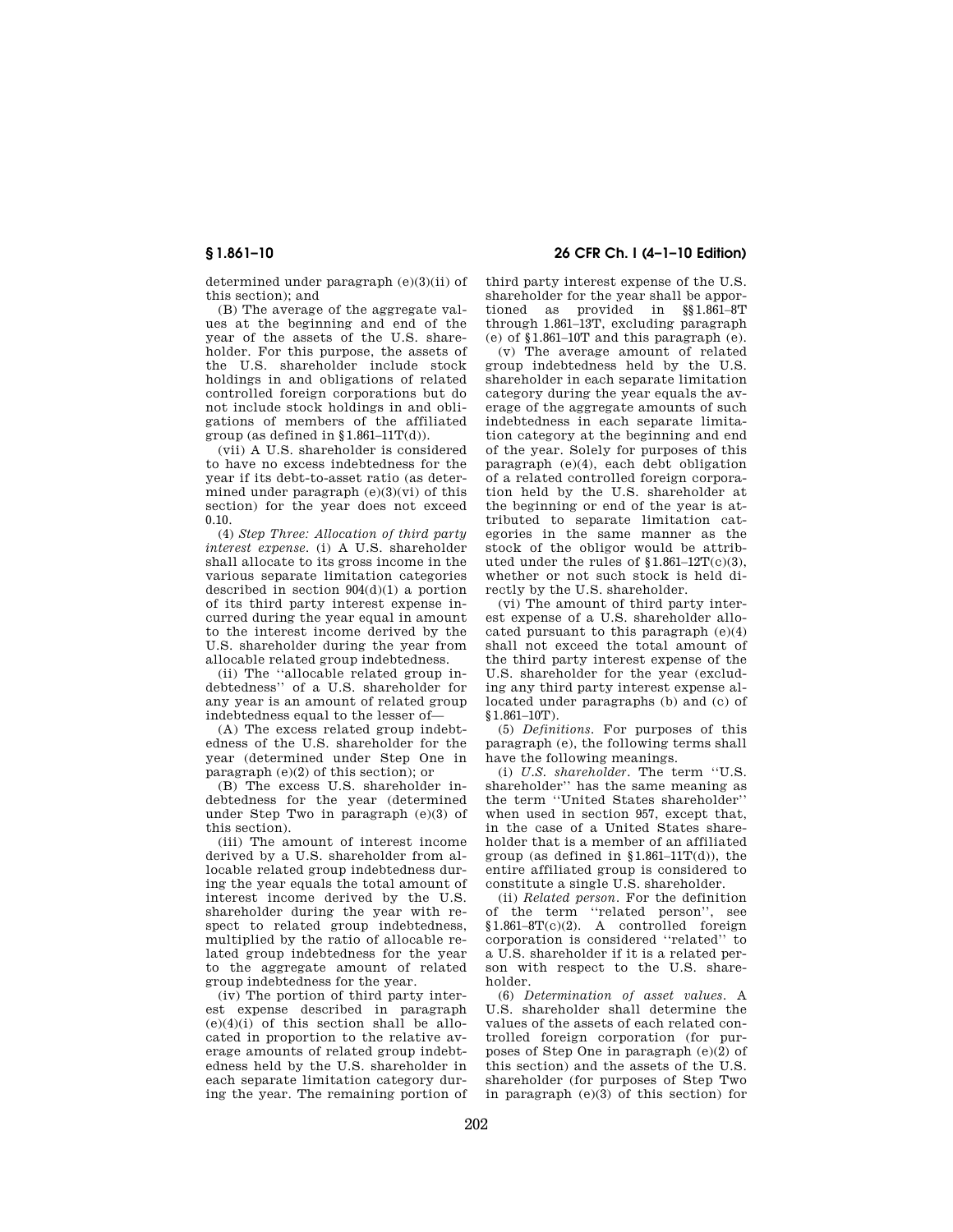any year in accordance with the valuation method (tax book value or fair market value) elected for that year pursuant to  $$1.861-9T(g)$ . However, solely for purposes of this paragraph (e), a U.S. shareholder may instead choose to determine the values of the assets of all related controlled foreign corporations by reference to their values as reflected on Forms 5471 (the annual information return with respect to each related controlled foreign corporation), subject to the translation rules of paragraph  $(e)(8)(i)$  of this section. This method of valuation may be used only if the taxable years of each of the related controlled foreign corporations begin with, or no more than one month earlier than, the taxable year of the U.S. shareholder. Once chosen for a taxable year, this method of valuation must be used in each subsequent taxable year and may be changed only with the consent of the Commissioner.

(7) *Adjustments to asset value.* For purposes of apportioning remaining interest expense under §1.861–9T, a U.S. shareholder shall reduce (but not below zero) the value of its assets for the year (as determined under §1.861–9T (g) (3) or (h)) by an amount equal to the allocable related group indebtedness of the U.S. shareholder for the year (as determined under Step Three in paragraph (e)(4)(ii) of this section). This reduction is allocated among assets in each separate limitation category in proportion to the average amount of related group indebtedness held by the U.S. shareholder in each separate limitation category during the year (as determined under Step Three in paragraph (e)(4)(v) of this section).

(8) *Special rules*—(i) *Exchange rates.*  All indebtedness amounts and asset values (including current year and base year amounts and values) denominated in a foreign currency shall be translated into U.S. dollars at the exchange rate for the current year. The exchange rate for the current year may be determined under any reasonable method (*e.g.,* average of month-end exchange rates for each month in the current year) if it is consistently applied to the current year and all base years. Once chosen for a taxable year, a method for determining an exchange rate must be used in each subsequent taxable year

and will be treated as a method of accounting for purposes of section 446. A taxpayer may apply a different translation rule only with the prior consent of the Commissioner. In this regard, the Commissioner will be guided by the extent to which a different rule would reduce the comparability of dollar amounts of indebtedness and dollar asset values for the base years and the current year.

(ii) *Exempt assets.* Solely for purposes of this paragraph (e), any exempt assets otherwise excluded under section 864(e)(3) and §1.861–8T(d) shall be included as assets of the U.S. shareholder or related controlled foreign corporation.

(iii) *Exclusion of certain directly allocated indebtedness and assets.* Qualified nonrecourse indebtedness (as defined in  $$1.861-10T(b)(2))$  and indebtedness incurred in connection with an integrated financial transaction (as defined in  $$1.861-10T(c)(2))$  shall be excluded from U.S. shareholder indebtedness and related group indebtedness. In addition, assets which are the subject of qualified nonrecourse indebtedness or integrated financial transactions shall be excluded from the assets of the U.S. shareholder and each related controlled foreign corporation.

(iv) *Exclusion of certain receivables.*  Receivables between related controlled foreign corporations (or between members of the affiliated group constituting the U.S. shareholder) shall be excluded from the assets of the related controlled foreign corporation (or affiliated group member) holding such receivables. See also  $$1.861-11T(e)(1)$ .

(v) *Classification of certain loans as related group indebtedness.* If—

(A) A U.S. shareholder owns stock in a related controlled foreign corporation which is a resident of a country that—

(*1*) Does not impose a withholding tax of 5 percent or more upon payments of dividends to a U.S. shareholder; and

(*2*) Does not, for the taxable year of the controlled foreign corporation, subject the income of the controlled foreign corporation to an income tax which is greater than that percentage specified under  $$1.954-1T(d)(1)(i)$  of the maximum rate of tax specified under section 11 of the Code, and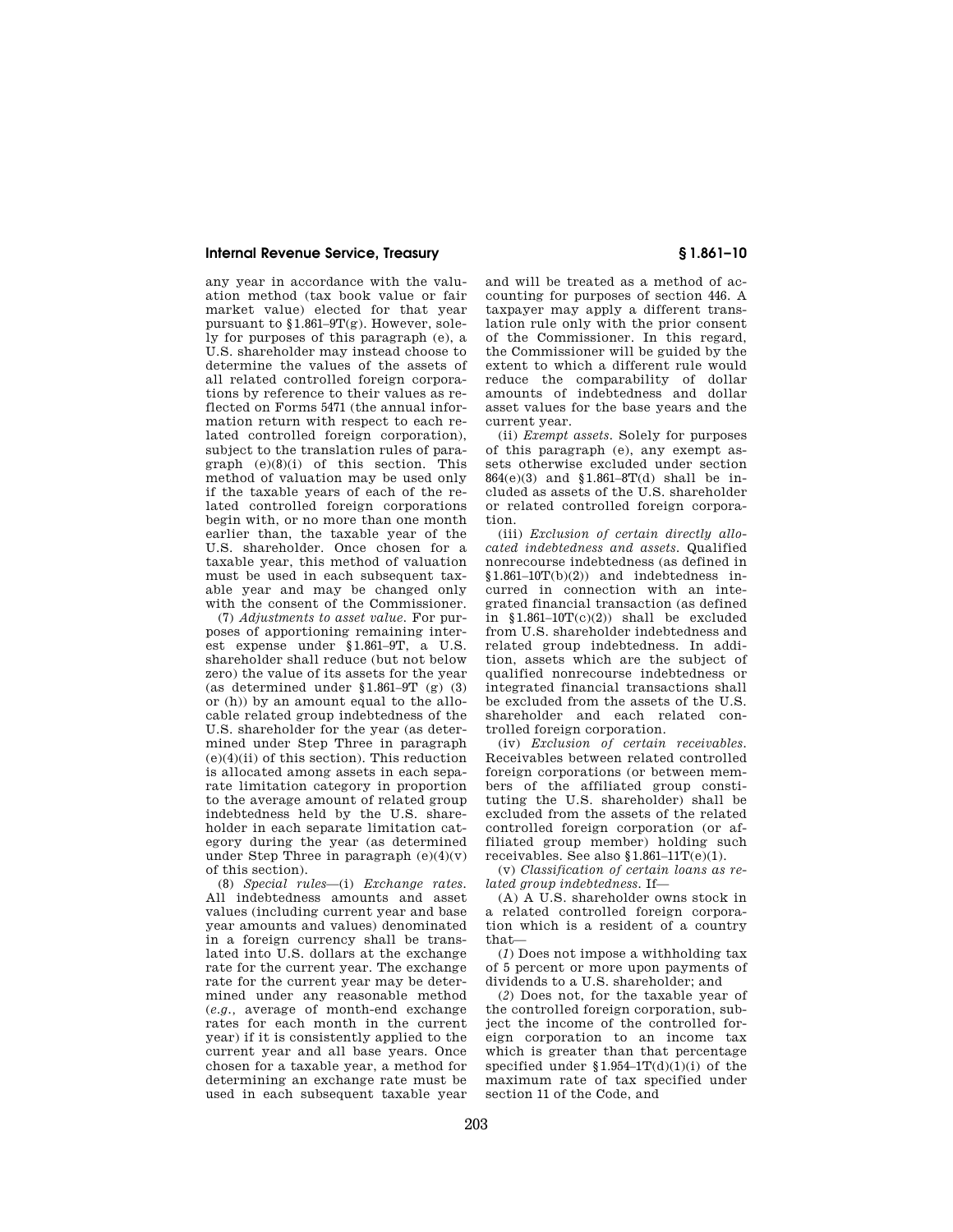(B) The controlled foreign corporation has outstanding a loan or loans to one or more other related controlled foreign corporations, or the controlled foreign corporation has made a direct or indirect capital contribution to one or more other related controlled foreign corporations which have outstanding a loan or loans to one or more other related controlled foreign corporations, then, to the extent of the aggregate amount of its capital contributions in taxable years beginning after December 31, 1986, to the related controlled foreign corporation that made such loans or additional contributions, the U.S. shareholder itself shall be treated as having made the loans decribed in paragraph  $(e)(8)(v)(B)$ of this section and, thus, such loan amounts shall be considered related group indebtedness. However, for purposes of paragraph (e)(4) of this section, interest income derived by the U.S. shareholder during the year from related group indebtedness shall not include any income derived with respect to the U.S. shareholder's ownership of stock in the related controlled foreign corporation that made such loans or additional contributions.

(vi) *Classification of certain stock as related person indebtedness.* In determining the amount of its related group indebtedness for any taxable year, a U.S. shareholder must treat as related group indebtedness its holding of stock in a related controlled foreign corporation if, during such taxable year, such related controlled foreign corporation claims a deduction for interest under foreign law for distributions on such stock. However, for purposes of paragraph (e)(4) of this section, interest income derived by the U.S. shareholder during the year from related group indebtedness shall not include any income derived with respect to the U.S. shareholder's ownership of stock in the related controlled foreign corporation.

(9) *Corporate events*—(i) *Initial acquisition of a controlled foreign corporation.* If the foreign base period of the U.S. shareholder for any year includes a base year in which the U.S. shareholder did not hold stock in any related controlled foreign corporation, then, in computing the foreign base period ratio, the related group debt-to-asset

# **§ 1.861–10 26 CFR Ch. I (4–1–10 Edition)**

ratio of the U.S. shareholder for any such base year shall be deemed to be 0.10.

(ii) *Incorporation of U.S. shareholder*— (A) *Nonapplication.* This paragraph (e) does not apply to the first taxable year of the U.S. shareholder. However, this paragraph (e) does apply to all following years, including years in which later members of the affiliated group may be incorporated.

(B) *Foreign and U.S. base period ratios.*  In computing the foreign and U.S. base period ratios, the foreign and U.S. base periods of the U.S. shareholder shall be considered to be only the period prior to the current year that the U.S. shareholder was in existence if this prior period is less than five taxable years.

(iii) *Acquisition of additional corporations.* (A) If a U.S. shareholder acquires (directly or indirectly) stock of a foreign or domestic corporation which, by reason of the acquisition, then becomes a related controlled foreign corporation or a member of the affiliated group, then in determining excess related group indebtedness or excess U.S. shareholder indebtedness, the indebtedness and assets of the acquired corporation shall be taken into account only at the end of the acquisition year and in following years. Thus, amounts of indebtedness and assets and the various debt-to-asset ratios of the U.S. shareholder existing at the beginning of the acquisition year or relating to preceding years are not recalculated to take account of indebtedness and assets of the acquired corporation existing as of dates before the end of the year. If, however, a major acquisition is made within the last three months of the year and a substantial distortion of values for the year would otherwise result, the taxpaper must take into account the average values of the acquired indebtedness and assets weighted to reflect the time such indebtedness is owed and such assets are held by the taxpayer during the year.

(B) In the case of a reverse acquisition subject to this paragraph (e)(9), the rules of  $$1.1502-75(d)(3)$  apply in determining which corporations are the acquiring and acquired corporations. For this purpose, whether corporations are affiliated is determined under  $$1.861-11T(d).$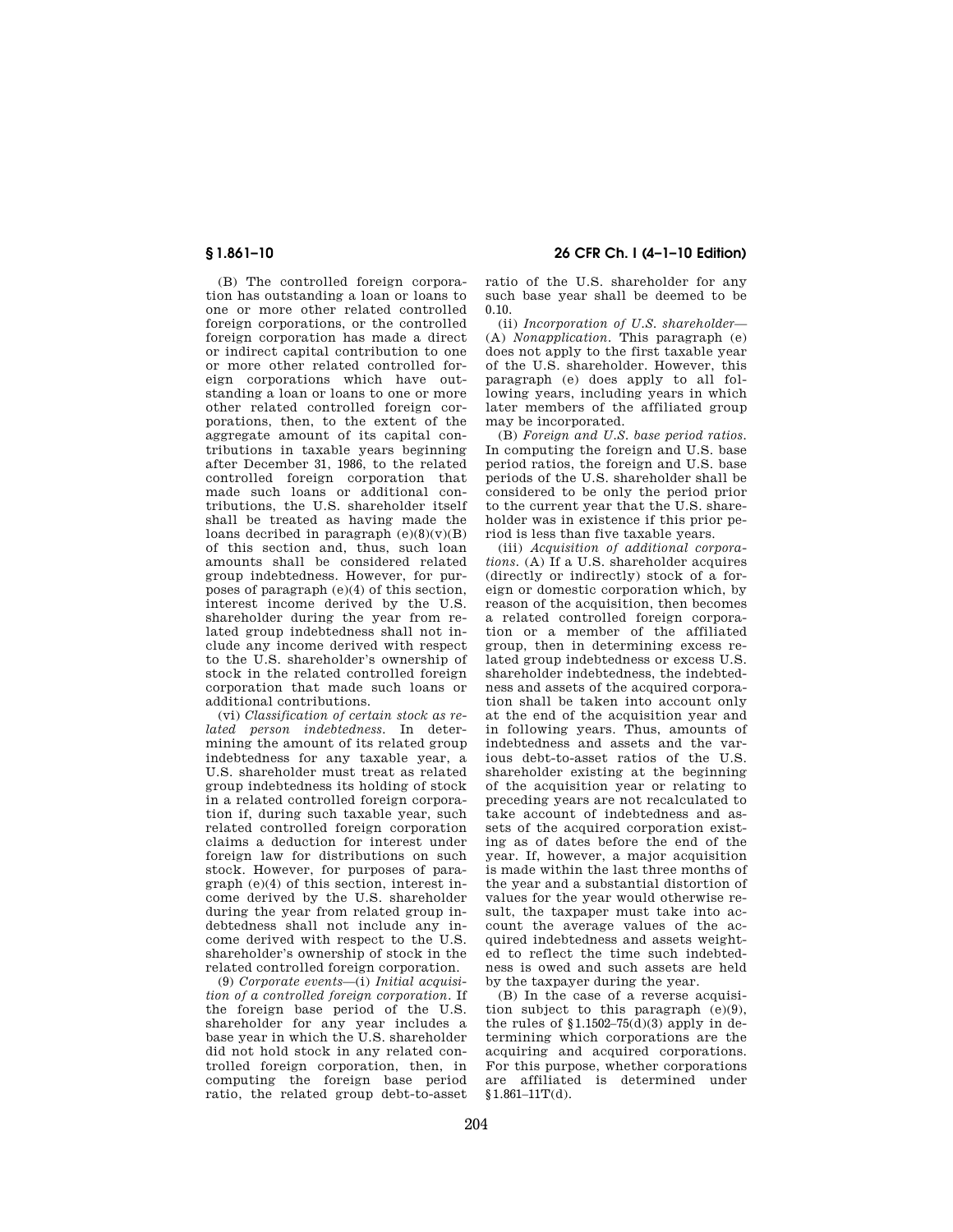(C) If the stock of a U.S. shareholder is acquired by (and, by reason of such acquisition, the U.S. shareholder becomes affiliated with) a corporation described below, then such U.S. shareholder shall be considered to have acquired such corporation for purposes of the application of the rules of this paragraph (e). A corporation to which this paragraph  $(e)(9)(iii)(C)$  applies is—

(*1*) A corporation which is not affiliated with any other corporation (other than other similarly described corporation); and

(*2*) Substantially all of the assets of which consist of cash, securities and stock.

(iv) *Election to compute base period ratios by including acquired corporations.* A U.S. shareholder may choose, solely for purposes of paragraph (e)(9) (i) and (iii) of this section, to compute its foreign and U.S. base period ratios for the acquisition year and all subsequent years by taking into account the indebtedness and asset values of the acquired corporation or corporations (including related group indebtedness owed to a former U.S. shareholder) at the beginning of the acquisition year and in each of the five base years preceding the acquisition year. This election, if made for an acquisition, must be made for all other acquisitions occurring during the same taxable year or initiated in that year and concluded in the following year.

(v) *Dispositions.* If a U.S. shareholder disposes of stock of a foreign or domestic corporation which, by reason of the disposition, then ceases to be a related controlled foreign corporation or a member of the affiliated group (unless liquidated or merged into a related corporation), in determining excess related group indebtedness or excess U.S. shareholder indebtedness, the indebtedness and assets of the divested corporation shall be taken into account only at the beginning of the disposition year and for the relevant preceding years. Thus, amounts of indebtedness and assets and the various debt-to-asset ratios of the U.S. shareholder existing at the end of the year or relating to following years are not affected by indebtedness and assets of the divested corporation existing as of dates after the beginning of the year. If, however,

a major disposition is made within the first three months of the year and a substantial distortion of values for the year would otherwise result, the taxpayer must take into account the average values of the divested indebtedness and assets weighted to reflect the time such indebtedness is owed and such assets are held by the taxpayer during the year.

(vi) *Election to compute base period ratios by excluding divested corporations.* A U.S. shareholder may choose, solely for purposes of paragraph (e) (9) (v) and (vii) of this section, to compute its foreign and U.S. base period ratios for the disposition year and all subsequent years without taking into account the indebtedness and asset values of the divested corporation or corporations at the beginning of the disposition year and in each of the five base years preceding the disposition year. This election, if made for a disposition, must be made for all other dispositions occurring during the same taxable year or initiated in that year and concluded in the following year.

(vii) *Section 355 transactions.* A U.S. corporation which becomes a separate U.S. shareholder as a result of a distribution of its stock to which section 355 applies shall be considered—

(A) As disposed of by the U.S. shareholder of the affiliated group of which the distributing corporation is a member, with this disposition subject to the rules of paragraphs (e) (9) (v) and (vi) of this section; and

(B) As having the same related group debt-to-asset ratio and debt-to-asset ratio as the distributing U.S. shareholder in each year preceding the year of distribution for purposes of applying this paragraph (e) to the year of distibution and subsequent years of the distributed corporation.

(10) *Effective date*—(i) *Taxable years beginning after December 31, 1991.* The provisions of this paragraph (e) apply to all taxable years beginning after December 31, 1991.

(ii) *Taxable years beginning after December 31, 1987 and before January 1, 1992.* The provisions of §1.861–10T (e) apply to taxable years beginning after December 31, 1987, and before January 1, 1992. The taxpayer may elect to apply the provisions of this paragraph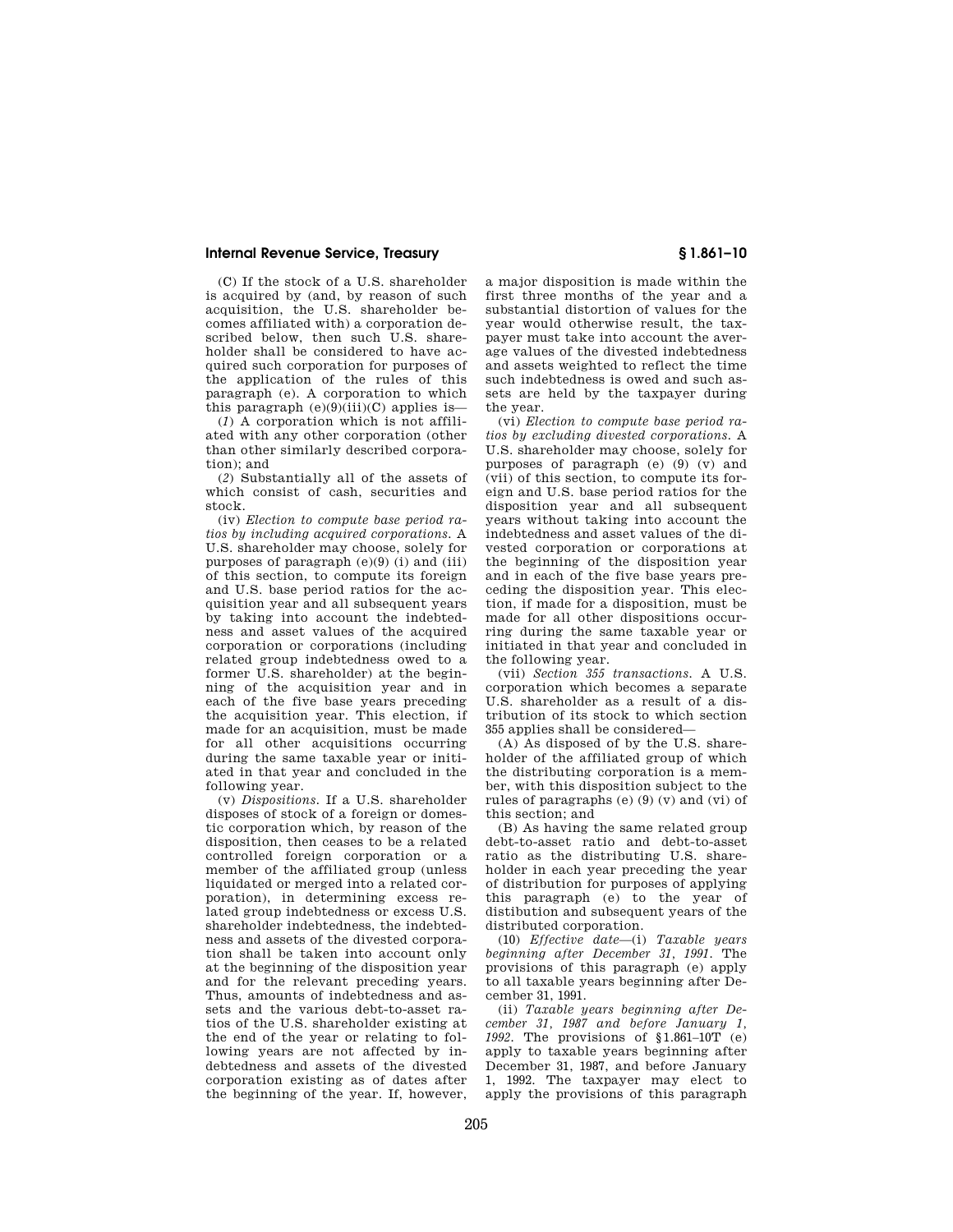(e) (in lieu of the provisions of §1.861– 10T (e)) for any taxable year beginning after December 31, 1987, but this paragraph (e) must then be applied to all subsequent taxable years.

(11) The following example illustrates the provisions of this paragraph (e):

*Example.* (i) *Facts.* X, a domestic corporation, elects to apply this paragraph (e) to its 1990 tax year. X has a calendar taxable year and apportions its interest expense on the basis of the tax book value of its assets. In 1990, X incurred deductible third-party interest expense of \$24,960 on an average amount of indebtedness (determined on the basis of beginning-of-year and end-of-year amounts) of \$249,600. X manufactures widgets, all of which are sold in the United States. X owns all of the stock of Y, a controlled foreign corporation that also has a calendar taxable year and is also engaged in the manufacture and sale of widgets. Y has no earnings and profits or deficit of earnings and profits attributable to taxable years prior to 1987. X's total assets and their average tax book values (determined on the basis of beginning-ofyear and end-of-year tax book values) for 1990 are:

## **§ 1.861–10 26 CFR Ch. I (4–1–10 Edition)**

| Asset | Average tax<br>book value |  |  |
|-------|---------------------------|--|--|
|       | \$315,000                 |  |  |
|       | 60.000                    |  |  |
|       | 75,000                    |  |  |
|       | 50.000                    |  |  |
|       | 500,000                   |  |  |
|       |                           |  |  |

Y had \$25,000 of income before the deduction of any interest expense. Of this total, \$5,000 is high withholding tax interest income. The remaining \$20,000 is derived from widget sales, and constitutes foreign source general limitation income. Assume that Y has no deductions from gross income other than interest expense. During 1990, Y paid \$5,000 of interest expense to X on the Y note and \$10,000 of interest expense to third parties, giving Y total interest expense of \$15,000. X elects pursuant to §1.861–9T to apportion Y's interest expense under the gross income method prescribed in section 1.861–9T (j).

(ii) *Step 1:* Using a beginning and end of year average, X (the U.S. shareholder) held the following average amounts of indebtedness of Y and Y had the following average asset values:

| 1985                | 1986-88                  | 1989              | 1990                     |
|---------------------|--------------------------|-------------------|--------------------------|
| \$11,000<br>100.000 | 24.000<br>200.000<br>.12 | 26.000<br>200.000 | 50.000<br>250,000<br>.20 |

(*1*) X's ''foreign base period ratio'' for 1990, an average of its ratios of related group indebtedness to related group assets for 1985 through 1989, is:

(.11+.12+.12+.12+.13)/5=.12

(*2*) X's ''allowable related group indebtedness'' for 1990 is:

\$250,000×.12=\$30,000.

(*3*) X's ''excess related group indebtedness'' for 1990 is:

 $$50,000 - $30,000 = $20,000$ 

X's related group indebtedness of \$50,000 for 1990 is greater than its allowable related group indebtedness of \$24,000 for 1989 (assuming a foreign base period ratio in 1989 of .12), and X's related group debt-to-asset ratio for 1990 is .20, which is greater than the ratio of .10 described in paragraph (e)(2)(vii)(B) of this section. Therefore, X's excess related group indebtedness for 1990 remains at \$20,000.

(iii) *Step 2:* Using a beginning and end of year average, X has the following average amounts of U.S. and foreign indebtedness and average asset values:

|            | 1985                 | 1986               | 1987               | 1988               | 1989               | 1990               |
|------------|----------------------|--------------------|--------------------|--------------------|--------------------|--------------------|
| (1)<br>(2) | \$231,400<br>445,000 | 225.000<br>450.000 | 225,000<br>450.000 | 225,000<br>450.000 | 220.800<br>460.000 | 249.600<br>480,000 |
| (3)<br>    | .52                  | .50                | .50                | .50                | .48                | (a)<br>.52         |

(1) U.S. and foreign indebtedness

(2) Average value of assets of U.S. shareholder

(3) Debt-to-Asset ratio of U.S. shareholder (a) [500,000–20,000 (excess related group indebtedness determined in Step 1)]

X's ''U.S. base period ratio'' for 1990 is:  $(.52+.50+.50+.50+.48$ )/5=.50

X's ''allowable indebtedness'' for 1990 is: \$480,000×.50=\$240,000